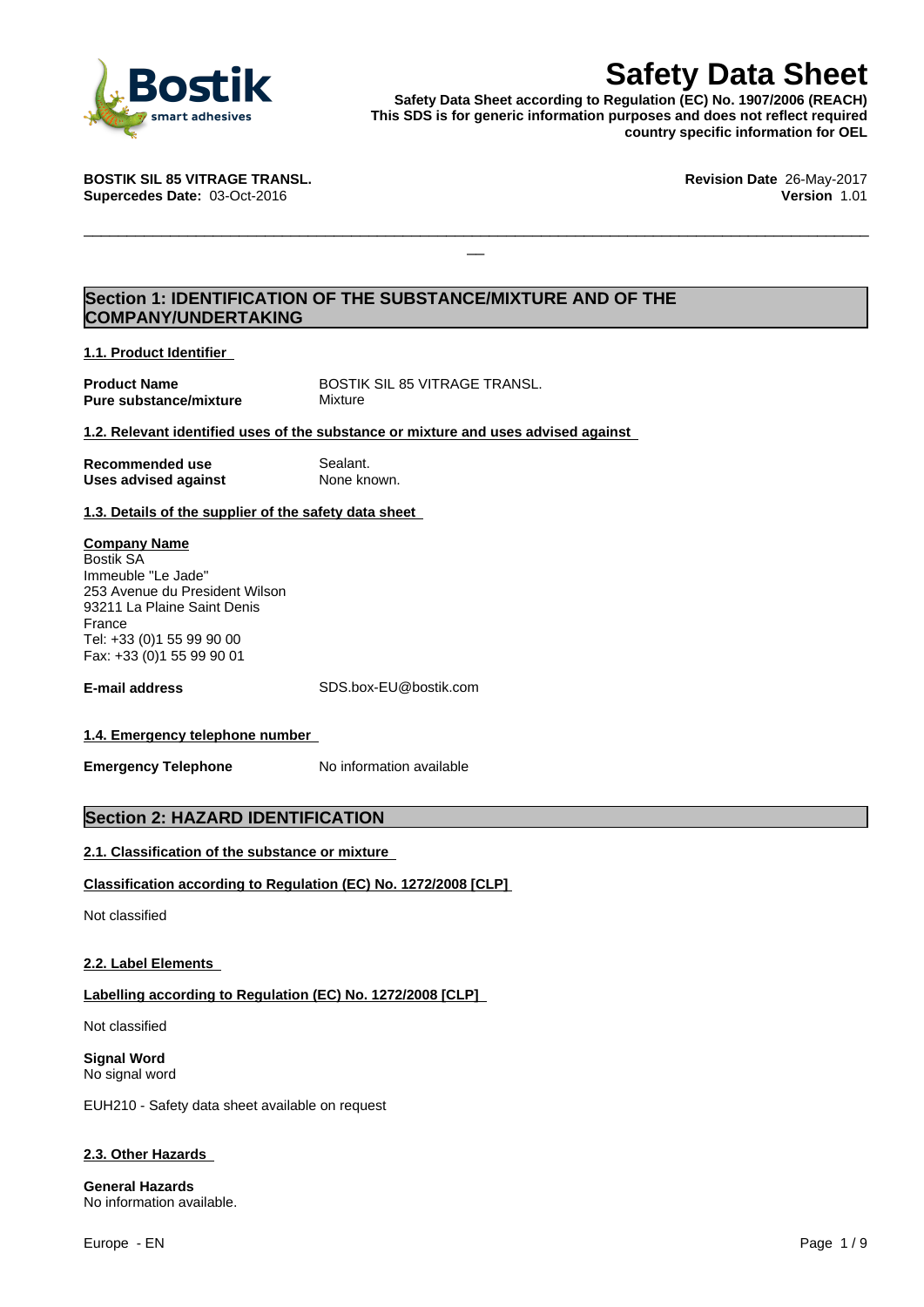#### **PBT and vPvB assessment**

The components in this formulation do not meet the criteria for classification as PBT or vPvB

#### **Section 3: COMPOSITION/INFORMATION ON INGREDIENTS**

#### **3.1 Substances**

Not applicable

#### **3.2 Mixtures**

| <b>Chemical Name</b>                                         | <b>EC No</b> | <b>CAS No</b>  | Weight-% | <b>Classification</b><br>according to<br><b>Regulation (EC)</b><br>No. 1272/2008<br><b>[CLP]</b> | Specific concentration<br>limit (SCL) | <b>REACH</b><br>Registration<br><b>Number</b> |
|--------------------------------------------------------------|--------------|----------------|----------|--------------------------------------------------------------------------------------------------|---------------------------------------|-----------------------------------------------|
| Distillates, petroleum,<br>hydrotreated middle               | 265-148-2    | 64742-46-7     | $5 - 10$ | Asp. Tox. 1 (H304)                                                                               |                                       | 01-2119827000-58<br>-XXXX                     |
| Silanetriol, ethyl-, triacetate                              | 241-677-4    | 17689-77-9     | $1 - 3$  | Skin Corr, 1B<br>(H314)<br>Acute Tox, 4<br>(H302)<br>Eye Dam. 1 (H318)<br>(EUH014)               |                                       | 01-2119881778-15<br>-XXXX                     |
| Oligomers and<br>ethylacetoxysilanes<br>methylacetoxysilanes |              | <b>UNKNOWN</b> | $1 - 3$  | Skin Corr, 1B<br>(H314)                                                                          |                                       | Impurity                                      |

#### *Full text of H- and EUH-phrases: see section 16*

*Note: ^ indicates not classifed, however, the substance islisted in section 3 as it has an OEL.*

This product does not contain candidate substances of very high concern at a concentration >=0.1% (Regulation (EC) No. 1907/2006 (REACH), Article 59)

#### **Section 4: FIRST AID MEASURES**

#### **4.1. Description of first aid measures**

| <b>Skin Contact</b>                                                             | Wash off immediately with soap and plenty of water while removing all contaminated |  |  |
|---------------------------------------------------------------------------------|------------------------------------------------------------------------------------|--|--|
|                                                                                 | clothes and shoes.                                                                 |  |  |
| Eye contact                                                                     | Rinse thoroughly with plenty of water, also under the eyelids.                     |  |  |
| Ingestion                                                                       | Clean mouth with water and drink afterwards plenty of water.                       |  |  |
| 4.2. Most important symptoms and effects, both acute and delayed                |                                                                                    |  |  |
| <b>Symptoms</b>                                                                 | None known.                                                                        |  |  |
| 4.3. Indication of any immediate medical attention and special treatment needed |                                                                                    |  |  |
| Note to doctors                                                                 | Treat symptomatically.                                                             |  |  |
| <b>Section 5: FIRE-FIGHTING MEASURES</b>                                        |                                                                                    |  |  |

#### **5.1. Extinguishing media**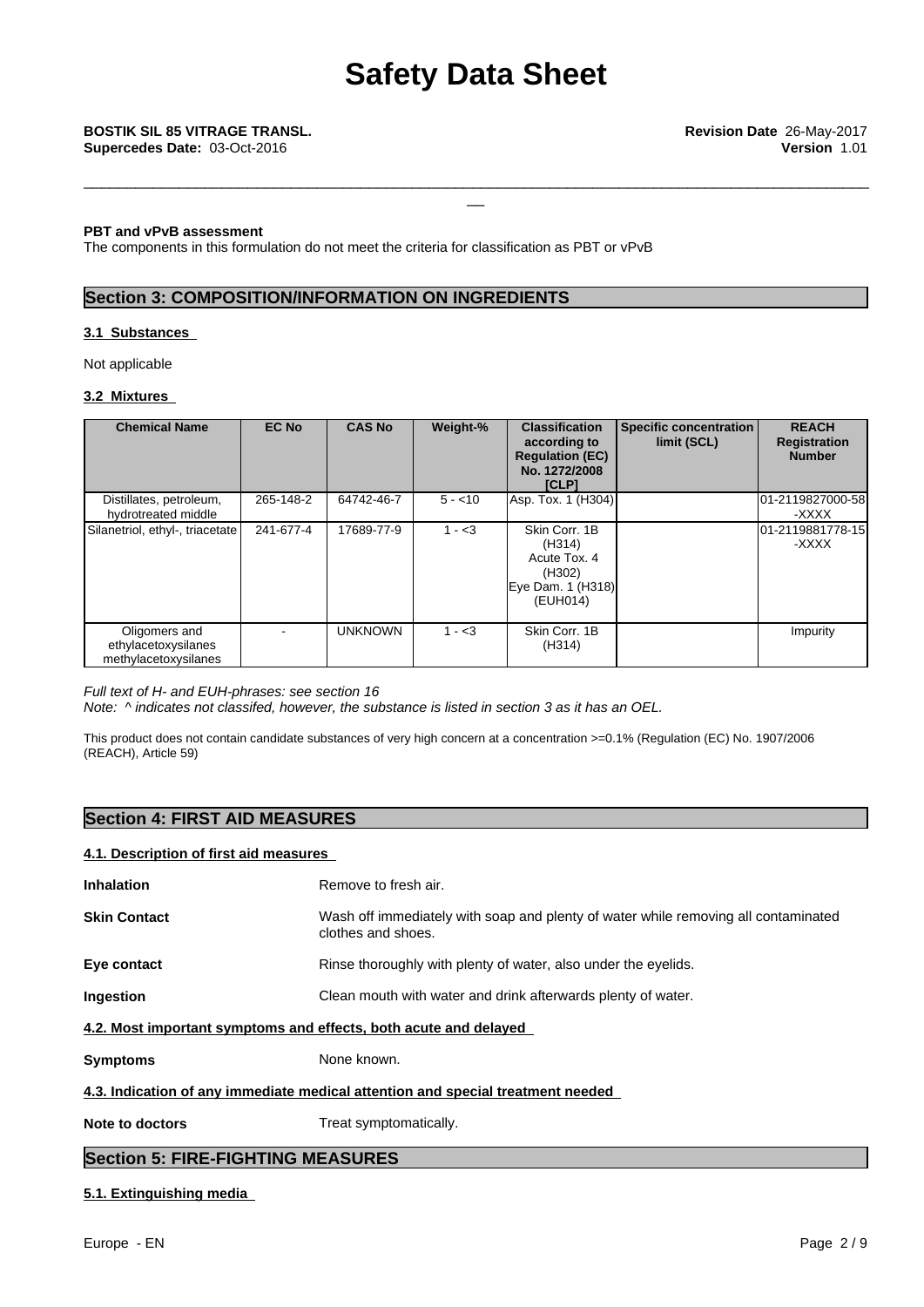\_\_\_\_\_\_\_\_\_\_\_\_\_\_\_\_\_\_\_\_\_\_\_\_\_\_\_\_\_\_\_\_\_\_\_\_\_\_\_\_\_\_\_\_\_\_\_\_\_\_\_\_\_\_\_\_\_\_\_\_\_\_\_\_\_\_\_\_\_\_\_\_\_\_\_\_\_\_\_\_\_\_\_\_\_\_\_\_\_\_\_

**Supercedes Date:** 03-Oct-2016 **Version** 1.01

#### **Suitable Extinguishing Media**

Use extinguishing measures that are appropriate to local circumstances and the surrounding environment.

#### **Unsuitable Extinguishing Media**

No information available

#### **5.2. Special hazards arising from the substance or mixture**

Thermal decomposition can lead to release of irritating and toxic gases and vapours.

#### **5.3. Advice for firefighters**

Wear self-contained breathing apparatus and protective suit. Use personal protective equipment as required.

#### **Section 6: ACCIDENTAL RELEASE MEASURES**

#### **6.1. Personal precautions, protective equipment and emergency procedures**

**Personal Precautions** Ensure adequate ventilation, especially in confined areas.

**For emergency responders** Use personal protection recommended in Section 8.

#### **6.2. Environmental precautions**

See Section 12 for additional Ecological Information.

#### **6.3. Methods and material for containment and cleaning up**

| <b>Methods for Containment</b>     | Prevent further leakage or spillage if safe to do so.                                   |
|------------------------------------|-----------------------------------------------------------------------------------------|
| Methods for cleaning up            | Take up mechanically, placing in appropriate containers for disposal.                   |
| 6.4. Reference to other sections   |                                                                                         |
| <b>Reference to other sections</b> | Section 8: EXPOSURE CONTROLS/PERSONAL PROTECTION<br>Section 13: DISPOSAL CONSIDERATIONS |

## **Section 7: HANDLING AND STORAGE**

#### **7.1. Precautions for safe handling**

#### **Advice on safe handling**

Ensure adequate ventilation, especially in confined areas.

#### **General Hygiene Considerations**

Handle in accordance with good industrial hygiene and safety practice.

#### **7.2. Conditions for safe storage, including any incompatibilities**

#### **Storage Conditions**

Keep container tightly closed in a dry and well-ventilated place.

# **7.3. Specific end use(s)**

**Other Information**

Recommendation(s). Observe technical data sheet.

#### **Section 8: EXPOSURE CONTROLS/PERSONAL PROTECTION**

#### **8.1. Control parameters**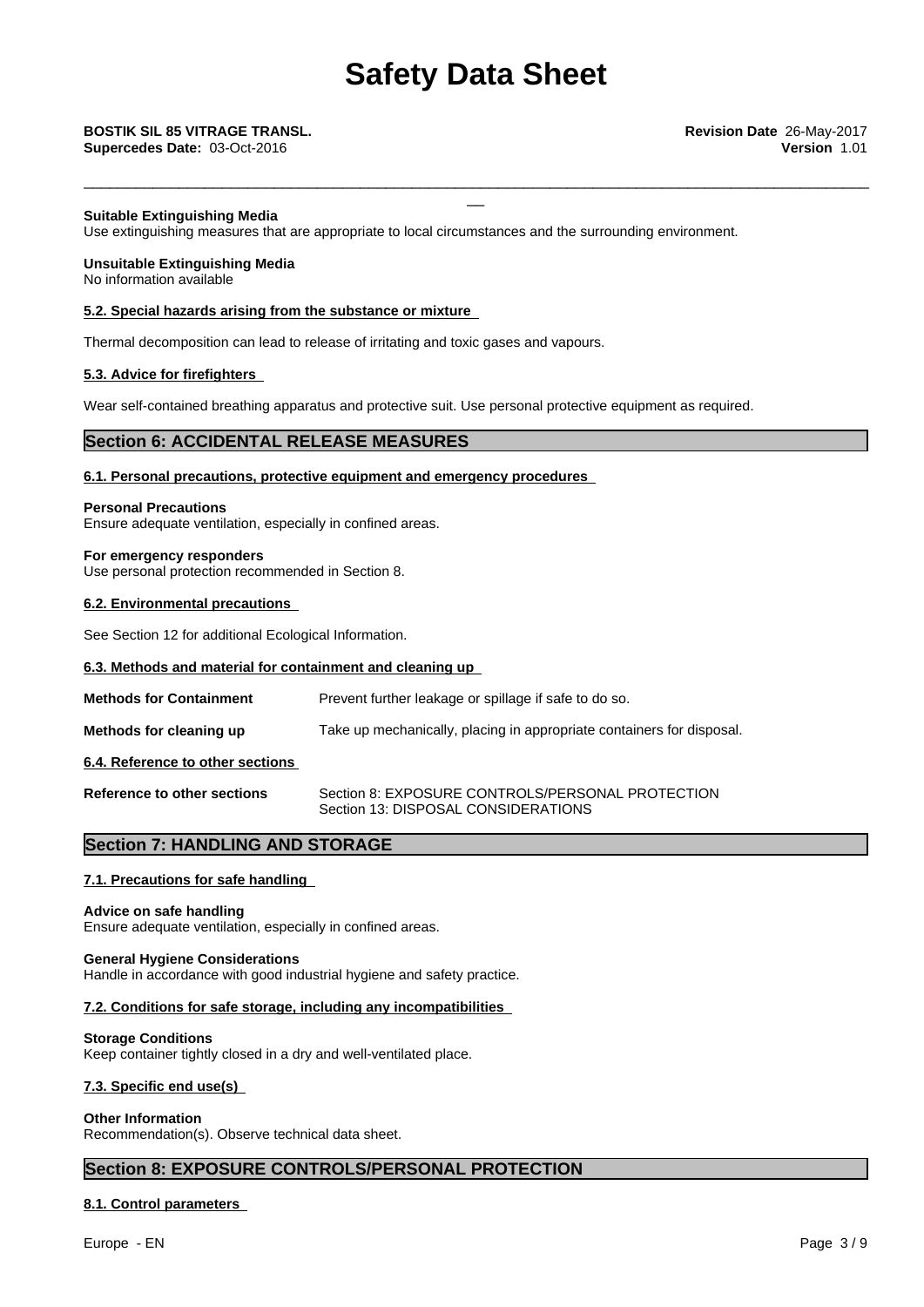\_\_\_\_\_\_\_\_\_\_\_\_\_\_\_\_\_\_\_\_\_\_\_\_\_\_\_\_\_\_\_\_\_\_\_\_\_\_\_\_\_\_\_\_\_\_\_\_\_\_\_\_\_\_\_\_\_\_\_\_\_\_\_\_\_\_\_\_\_\_\_\_\_\_\_\_\_\_\_\_\_\_\_\_\_\_\_\_\_\_\_

Only European Community Occupational Exposure Limits will be shown in this document. Please refer to regional SDS for further information.

**Derived No Effect Level (DNEL)** No information available

**Predicted No Effect Concentration** No information available. **(PNEC)**

**8.2. Exposure controls**

**Engineering Controls** Ensure adequate ventilation, especially in confined areas.

**Personal Protective Equipment**

| <b>Eve/Face Protection</b>      | Tight sealing safety goggles. |
|---------------------------------|-------------------------------|
| <b>Skin and Body Protection</b> | Suitable protective clothing. |

**Environmental Exposure Controls** No information available.

## **Section 9: PHYSICAL AND CHEMICAL PROPERTIES**

#### **9.1. Information on basic physical and chemical properties**

**Physical State Liquid Appearance** Paste<br> **Colour** Clear **Colour**<br>Odour **Odour Threshold Explosive Properties** No information available **Explosive Limits** No information available Upper No information available Lower No information available **Oxidising Properties** No information available **Property Remarks • Method Property Remarks • Method pH** No information available **Melting point/freezing point** No information available **Boiling Point** No information available **Flash Point** No information available **Evaporation Rate No information available**<br> **Elammability (solid, gas)** No information available **Note and all ability in the Victor Flammability** (solid, gas) **Flammability Limit in Air** Upper Flammability Limit<br>
Lower Flammability Limit<br>
No information available Lower Flammability Limit **Vapour Pressure** No information available **Vapour Density** No information available **Relative Density No information available**<br> **Water Solubility No information available**<br> **Water Solubility No information Water Solubility <b>Insoluble** in water<br> **Solubility in Other Solvents** No information available **Solubility in Other Solvents Partition Coefficient No information available**<br> **Autoignition Temperature No information available Autoignition Temperature** No information available<br> **Decomposition Temperature** No information available **Decomposition Temperature Kinematic Viscosity** No information available **Dynamic Viscosity** No information available

**9.2. Other information Solid content (%)** No information available

No information available<br>No information available

**Softening Point** No information available **Molecular Weight** No information available **Solvent content (%)** No information available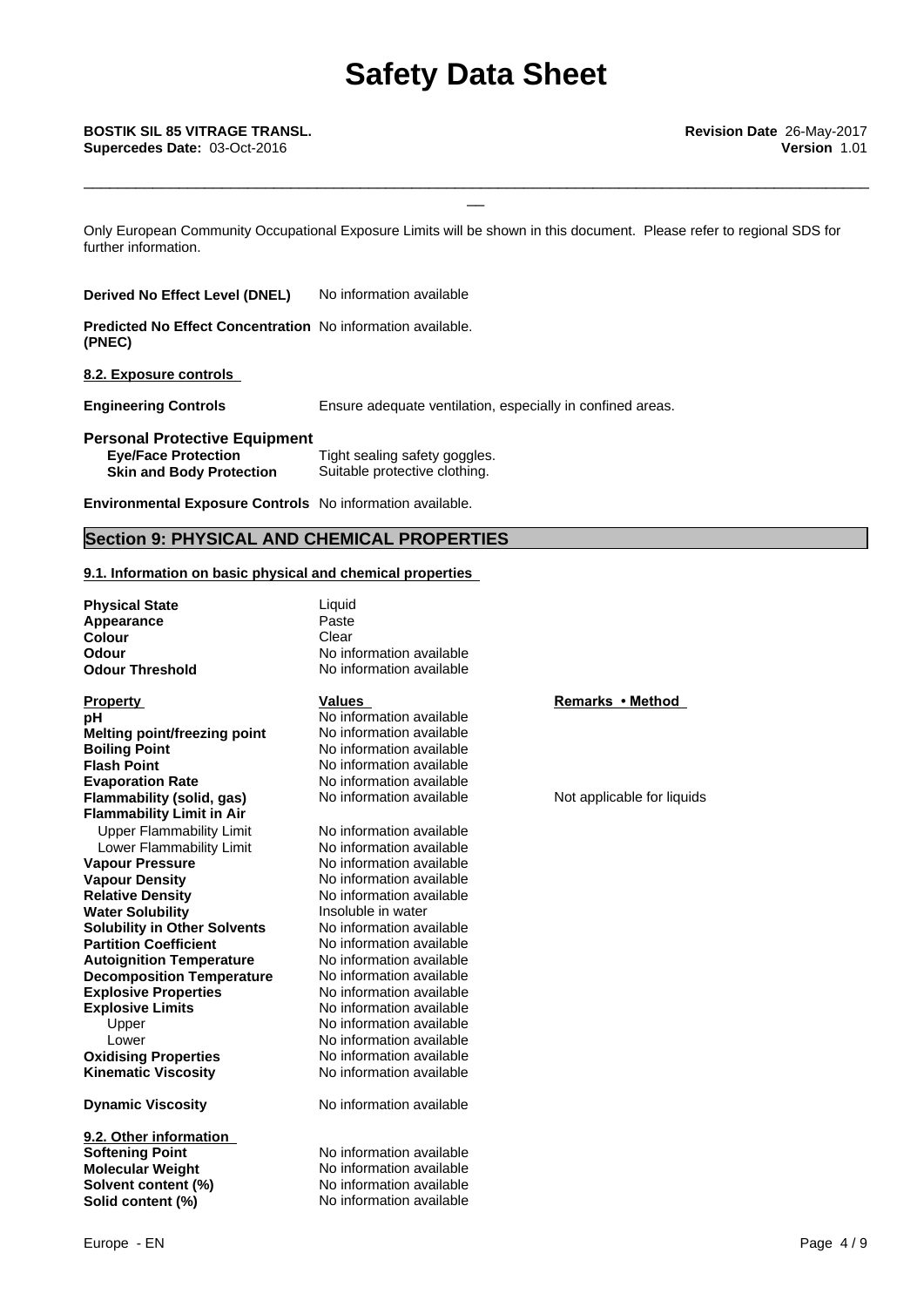\_\_\_\_\_\_\_\_\_\_\_\_\_\_\_\_\_\_\_\_\_\_\_\_\_\_\_\_\_\_\_\_\_\_\_\_\_\_\_\_\_\_\_\_\_\_\_\_\_\_\_\_\_\_\_\_\_\_\_\_\_\_\_\_\_\_\_\_\_\_\_\_\_\_\_\_\_\_\_\_\_\_\_\_\_\_\_\_\_\_\_

# \_\_ **BOSTIK SIL <sup>85</sup> VITRAGE TRANSL. Revision Date** 26-May-2017

**Supercedes Date:** 03-Oct-2016 **Version** 1.01

**Density** 1 g/cm<sup>3</sup><br> **Bulk Density** 1 Bulk Density **VOC content (%)**

**No Data Available** 

## **Section 10: STABILITY AND REACTIVITY**

#### **10.1. Reactivity**

None under normal use conditions.

#### **10.2. Chemical stability**

Stable under normal conditions.

Explosion Data Sensitivity to Mechanical Impact None. Sensitivity to Static Discharge None.

#### **10.3. Possibility of hazardous reactions**

**Possibility of Hazardous Reactions** None under normal processing.

#### **10.4. Conditions to avoid**

Heat, flames and sparks.

#### **10.5. Incompatible materials**

No information available.

#### **10.6. Hazardous decomposition products**

None under normal use conditions.

## **Section 11: TOXICOLOGY INFORMATION**

#### **11.1. Information on toxicological effects**

#### **Product Information**

No information or data specific to the product on this toxicological (health) effect is available.

| <b>Inhalation</b>                                                                                                                                                                                                                | No Data Available.                                                                     |  |  |  |
|----------------------------------------------------------------------------------------------------------------------------------------------------------------------------------------------------------------------------------|----------------------------------------------------------------------------------------|--|--|--|
| The test item induced a mean In-vitro irritancy score $\leq$ 3, the test item was considered<br>Eye contact<br>as a test chemical not requiring classification for eye irritation or serious eye damage<br>(UN GHS No Category). |                                                                                        |  |  |  |
| <b>Skin Contact</b>                                                                                                                                                                                                              | Product is not irritating to the skin or eyes.                                         |  |  |  |
| Ingestion                                                                                                                                                                                                                        | No Data Available.                                                                     |  |  |  |
| <b>Sensitisation</b>                                                                                                                                                                                                             | No Data Available.                                                                     |  |  |  |
| <b>Skin Corrosion/Irritation</b>                                                                                                                                                                                                 | Not applicable.                                                                        |  |  |  |
| Serious eye damage/eye irritation                                                                                                                                                                                                | Not applicable.                                                                        |  |  |  |
| Sensitisation                                                                                                                                                                                                                    | Not applicable.                                                                        |  |  |  |
| <b>Germ Cell Mutagenicity</b>                                                                                                                                                                                                    | Not applicable.                                                                        |  |  |  |
| <b>Carcinogenicity</b>                                                                                                                                                                                                           | The following substance(s) are classified in Annex VI CLP (1272/2008) as carcinogenic. |  |  |  |
|                                                                                                                                                                                                                                  |                                                                                        |  |  |  |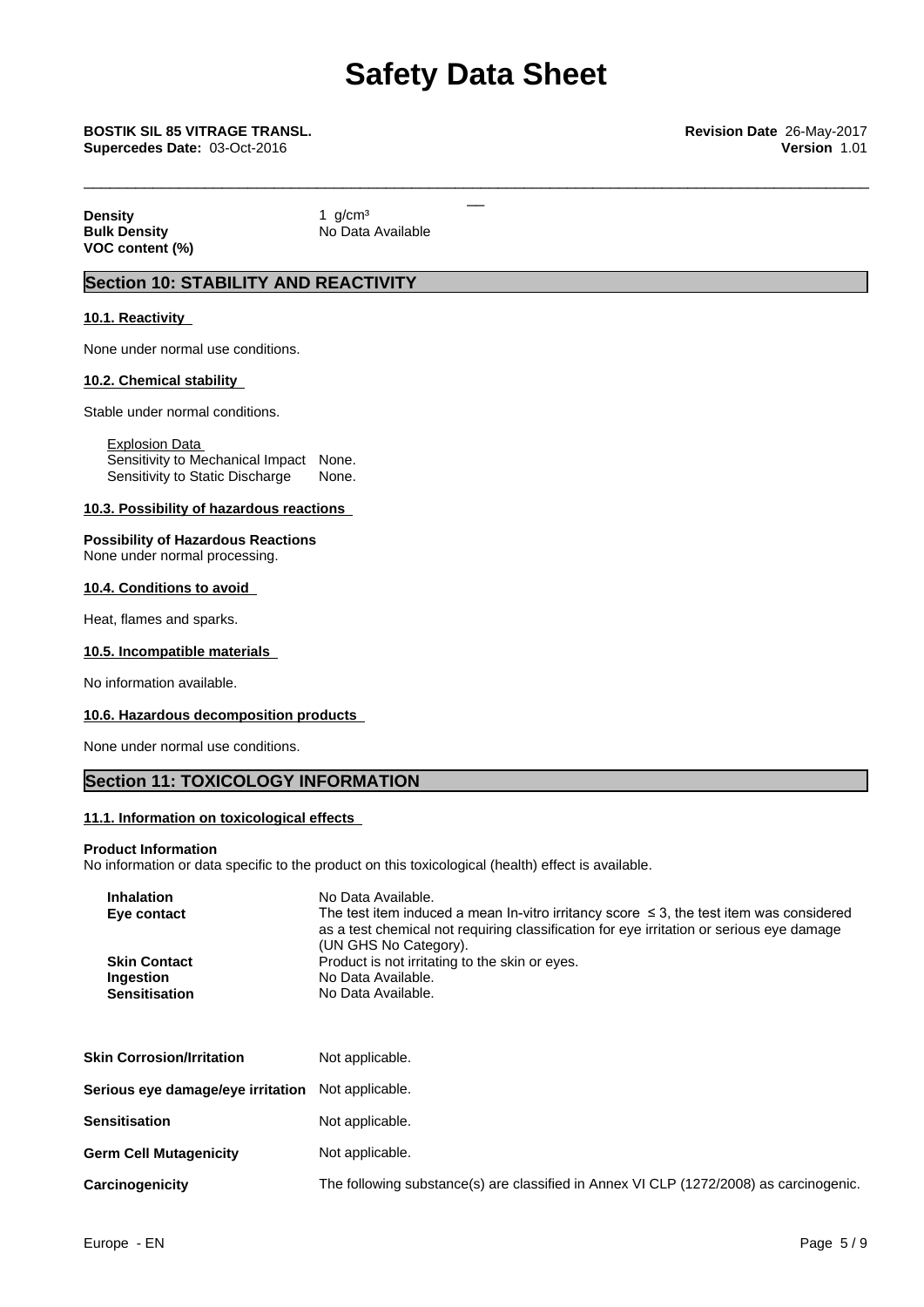| BOSTIK SIL 85 VITRAGE TRANSL.<br>Supercedes Date: 03-Oct-2016 |                           | Revision Date 26-May-2017<br>Version 1.01 |  |
|---------------------------------------------------------------|---------------------------|-------------------------------------------|--|
| <b>Chemical Name</b>                                          |                           | <b>European Union</b>                     |  |
| Distillates, petroleum, hydrotreated middle<br>64742-46-7     |                           | Carc. 1B                                  |  |
| <b>Reproductive Toxicity</b>                                  | No information available. |                                           |  |
| <b>STOT - Single Exposure</b>                                 | No information available. |                                           |  |
| <b>STOT - Repeated Exposure</b>                               | No information available. |                                           |  |
| <b>Aspiration Hazard</b>                                      | No information available. |                                           |  |
| <b>Numerical measures of toxicity</b>                         |                           |                                           |  |

#### **Acute Toxicity**

#### **The following values are calculated based on chapter 3.1 of the GHS document ATEmix (oral)** 8,376.00 mg/kg

#### **Component Information**

**Toxicity Data** No information available

| <b>Chemical Name</b>                 | Oral LD50            | Dermal LD50               | <b>Inhalation LC50</b> |
|--------------------------------------|----------------------|---------------------------|------------------------|
| Distillates, petroleum, hydrotreated | $= 7400$ mg/kg (Rat) | Rabbit)<br>· 2000 mg/kg ⊣ | $= 4.6$ mg/L (Rat) 4 h |
| middle                               |                      |                           |                        |
| 64742-46-7                           |                      |                           |                        |

## **Section 12: ECOLOGICAL INFORMATION**

#### **12.1. Toxicity**

**Ecotoxicity** No information available

#### **Component Information**

Data obtained on the component(s) include

| <b>Chemical Name</b>    | Algae/aguatic plants | Fish                          | <b>Crustacea</b> | <b>M-Factor</b> |
|-------------------------|----------------------|-------------------------------|------------------|-----------------|
| Distillates, petroleum, |                      | LC50 96 h = $35 \text{ mg/L}$ |                  |                 |
| hydrotreated middle     |                      | (Pimephales promelas)         |                  |                 |
| 64742-46-7              |                      | flow-through) LC50 96 h $>$   |                  |                 |
|                         |                      | 10000 mg/L (Pimephales        |                  |                 |
|                         |                      | promelas static)              |                  |                 |

#### **12.2. Persistence and degradability**

No information available.

#### **12.3. Bioaccumulative potential**

No information available.

**Partition coefficient** No information available

#### **12.4. Mobility in soil**

**Mobility in soil** No information available.

#### **12.5. Results of PBT and vPvB assessment**

The components in this formulation do not meet the criteria for classification as PBT or vPvB.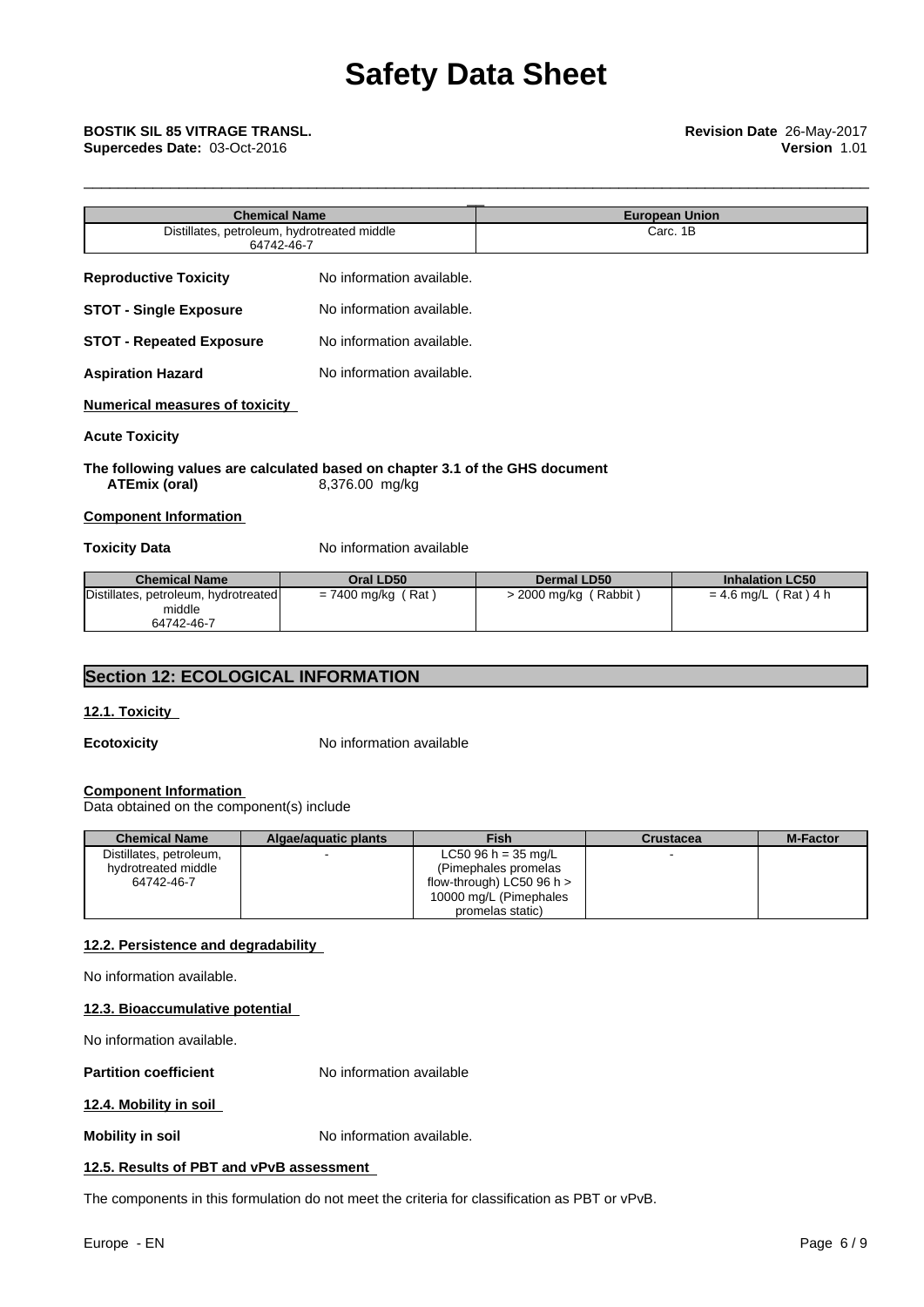#### **12.6. Other Adverse Effects**

No information available

#### **Endocrine Disruptor Information**

This product does not contain any known or suspected endocrine disruptors.

# **Section 13: DISPOSAL CONSIDERATIONS**

#### **13.1. Waste treatment methods**

| Waste from Residues/Unused    | Disposal should be in accordance with applicable regional, national and local laws and |
|-------------------------------|----------------------------------------------------------------------------------------|
| <b>Products</b>               | regulations.                                                                           |
| <b>Contaminated Packaging</b> | Improper disposal or reuse of this container may be dangerous and illegal.             |

#### **Section 14: TRANSPORTATION INFORMATION**

| <b>ADR</b><br>14.1 UN/ID no<br>14.2 Proper Shipping Name<br>14.3 Hazard Class<br>14.4 Packing Group<br><b>14.5 Environmental Hazard</b><br><b>14.6 Special Provisions</b> | Not regulated<br>Not regulated<br>Not regulated<br>Not regulated<br>Not applicable<br>None                                                                                                      |
|---------------------------------------------------------------------------------------------------------------------------------------------------------------------------|-------------------------------------------------------------------------------------------------------------------------------------------------------------------------------------------------|
| <b>IMDG</b><br>14.1 UN/ID no<br>14.2 Proper Shipping Name<br>14.3 Hazard Class<br>14.4 Packing Group<br><b>14.5 Marine Pollutant</b><br><b>14.6 Special Provisions</b>    | Not regulated<br>Not regulated<br>Not regulated<br>Not regulated<br><b>Np</b><br>None<br>14.7 Transport in bulk according to Annex II of MARPOL 73/78 and the IBC Code No information available |
| <b>RID</b><br>14.1 UN/ID no<br>14.2 Proper Shipping Name<br>14.3 Hazard Class<br>14.4 Packing Group<br><b>14.5 Environmental Hazard</b><br><b>14.6 Special Provisions</b> | Not regulated<br>Not regulated<br>Not regulated<br>Not regulated<br>Not applicable<br>None                                                                                                      |
| ICAO (air)<br>14.1 UN/ID no<br>14.2 Proper Shipping Name<br>14.3 Hazard Class<br>14.4 Packing Group<br><b>14.5 Environmental Hazard</b><br><b>14.6 Special Provisions</b> | Not regulated<br>Not regulated<br>Not regulated<br>Not regulated<br>Not applicable<br>None                                                                                                      |
| IATA<br>14.1 UN/ID no<br>14.2 Proper Shipping Name<br>14.3 Hazard Class<br>14.4 Packing Group<br>14.5 Environmental Hazard<br><b>14.6 Special Provisions</b>              | Not regulated<br>Not regulated<br>Not regulated<br>Not regulated<br>Not applicable<br>None                                                                                                      |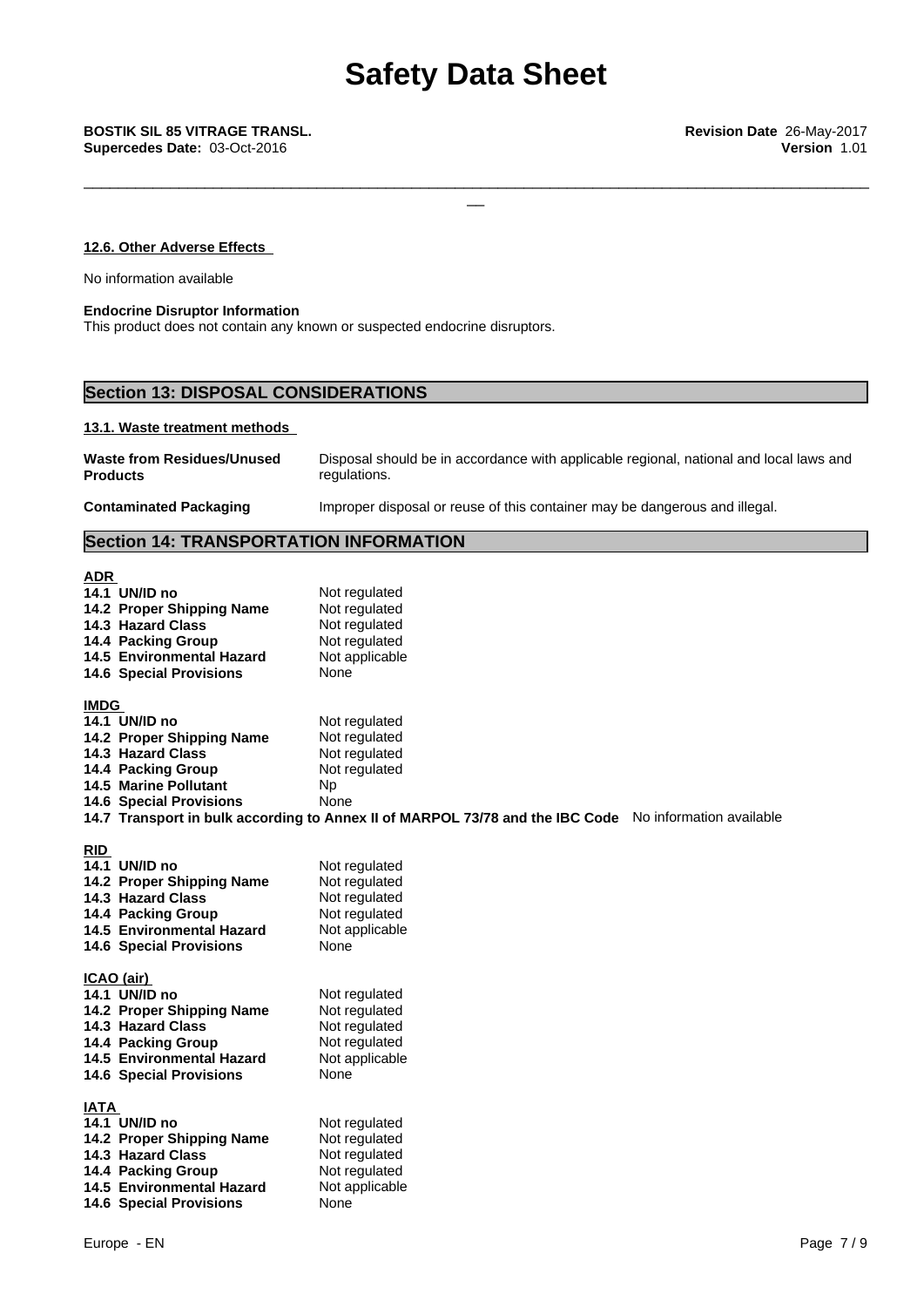## **Section 15: REGULATORY INFORMATION**

#### **15.1. Safety, health and environmental regulations/legislation specific for the substance or mixture**

#### **European Union**

Take note of Directive 98/24/EC on the protection of the health and safety of workers from the risks related to chemical agents at work

Check whether measures in accordance with Directive 94/33/EC for the protection of young people at work must be taken.

Take note of Directive 92/85/EC on the protection of pregnant and breastfeeding women at work

#### **Registration, Evaluation, Authorization, and Restriction of Chemicals (REACh) Regulation (EC 1907/2006)**

#### **EU-REACH (1907/2006) - Candidate List of Substances of Very High Concern (SVHC) for Authorization in accordance with Article 59**

This product does not contain candidate substances of very high concern at a concentration  $>=0.1\%$  (Regulation (EC) No. 1907/2006 (REACH), Article 59)

#### **EU-REACH (1907/2006) - Annex XVII - Substances subject to Restriction**

This product does not contain substances subject to restriction (Regulation (EC) No. 1907/2006 (REACH), Annex XVII).

#### **28**

The classification as a carcinogen need not apply if it can be shown that the substance contains less than 0,1 % w/w benzene (EINECS No 200-753-7). This note applies only to certain complex coal and oil-derived substances in Annex I Mineral oils are known to cause cancer because of carcinogenic components (e.g. benzene). The mineral oil in this product is highly refined and should not be considered a carcinogen

#### **EU-REACH (1907/2006) - Annex XIV - List of substances subject to Authorization**

This product does not contain substances subject to authorisation (Regulation (EC) No. 1907/2006 (REACH), Annex XIV)

**Ozone-depleting substances (ODS) regulation (EC) 1005/2009** Not applicable

**Persistent Organic Pollutants** Not applicable

**National Regulations**

**France** 

#### **Germany**

**Ordinance on Industrial Safety and Health - Germany - BetrSichV** No flammable liquids in accordance with BetrSichV